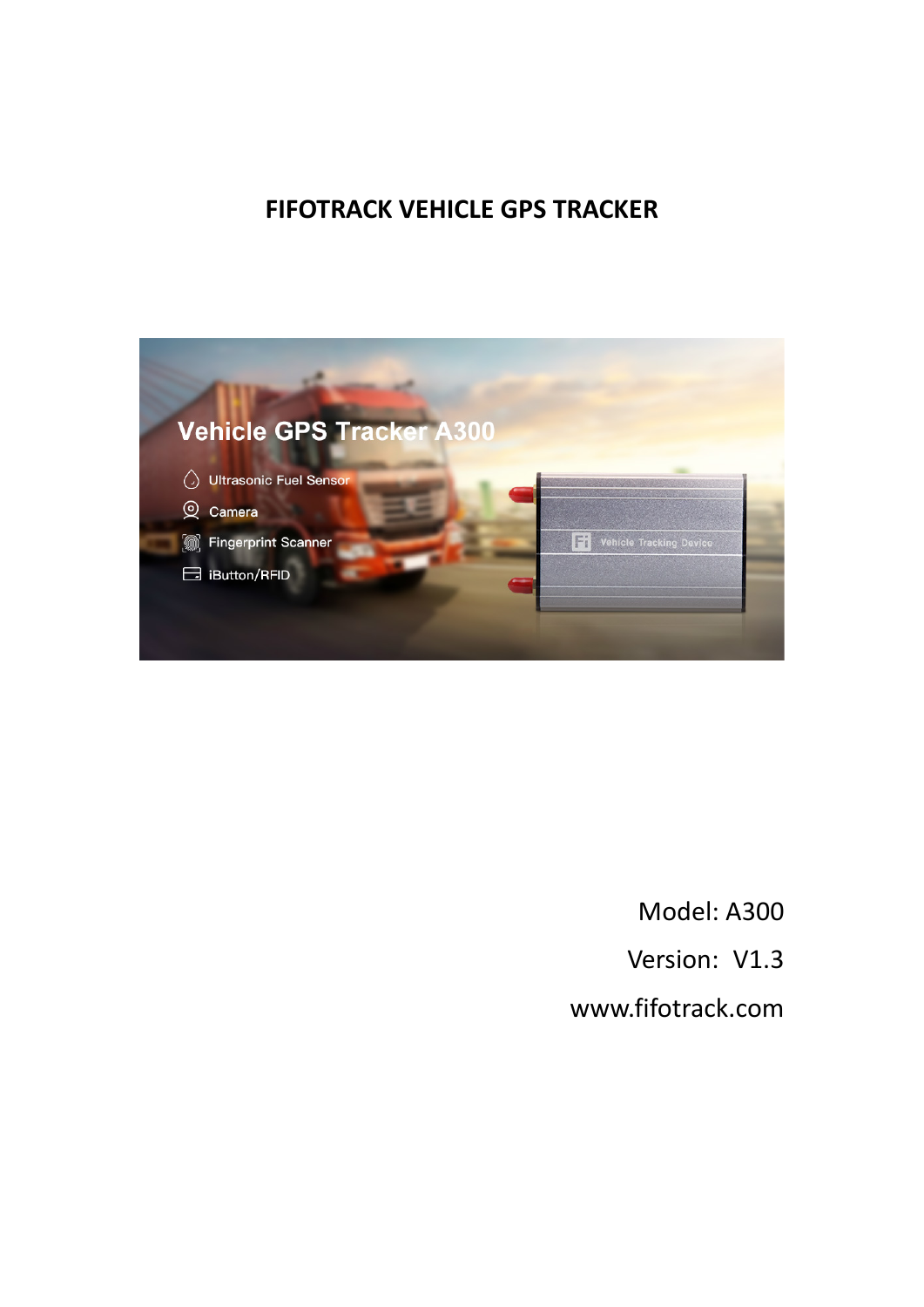## **Copyright and Disclaimer**

- All copyrights belong to Shenzhen fifotrack Solution Co., Ltd. You are not allowed to revise, copy or spread this file in any form without consent of fifotrack.
- $\odot$   $\Box$  is trademark of fifotrack, protected by law.
- Please read this user guide carefully before installation to avoid any possible personal injury or property loss.

## **Revision History**

| Version | Author  | <b>Revision Date</b> | Description of change                                                                                                               |
|---------|---------|----------------------|-------------------------------------------------------------------------------------------------------------------------------------|
| V1.1    | Cici Wu | Dec 15, 2015         | Initial revision                                                                                                                    |
| V1.2    | Cici Wu | Mar 4, 2017          | Add fingerprint, Original fuel sensor features.<br>Add driver login in/out alarms, high/low temperature<br>alarms, vibration alarm. |
| V1.3    | Cici Wu | Feb 14, 2020         | Fix RS232 TX/RX description                                                                                                         |

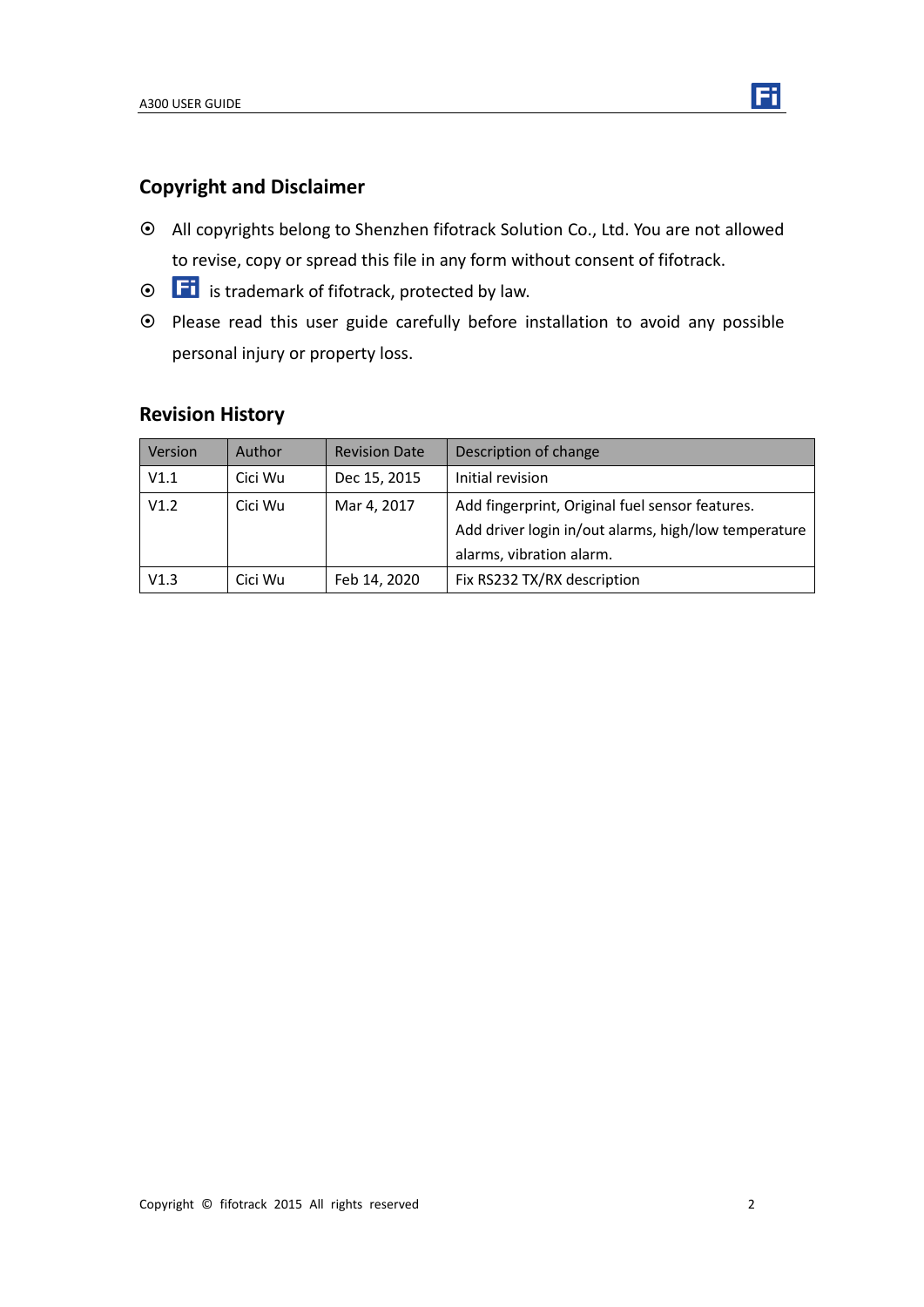

## **Related Files**

| Version                                                    | File                                                                                                                                | Remarks                               |  |
|------------------------------------------------------------|-------------------------------------------------------------------------------------------------------------------------------------|---------------------------------------|--|
| V1.2                                                       | <fifotrack a300="" and="" command<="" gprs="" protocol="" td=""><td colspan="2">GPRS protocol between terminal and</td></fifotrack> | GPRS protocol between terminal and    |  |
|                                                            | List>                                                                                                                               | server, command details of            |  |
|                                                            |                                                                                                                                     | GPRS/SMS/COM                          |  |
| V1.1                                                       | <fifotrack guide="" parameter="" tool="" user=""></fifotrack>                                                                       | PC software tool for parameters       |  |
|                                                            |                                                                                                                                     | configuration                         |  |
| V1.1                                                       | <usb cable="" driver="" guide="" installation=""></usb>                                                                             | How to install USB cable driver       |  |
| V1.1                                                       | <firmware guide="" upgrade=""></firmware>                                                                                           | How to upgrade firmware               |  |
| V1.2                                                       | < fifotrack RFID Reader User Guide>                                                                                                 | How to use RFID Reader                |  |
| V1.1                                                       | < fifotrack iButton User Guide>                                                                                                     | How to use iButton                    |  |
| V1.1                                                       | < fifotrack  Digital Temperature Sensor User                                                                                        | How to use digital temperature sensor |  |
|                                                            | Guide>                                                                                                                              |                                       |  |
| V1.1                                                       | < fifotrack Camera User Guide>                                                                                                      | How to use camera                     |  |
| V1.1                                                       | < fifotrack Ultrasonic Fuel Sensor User Guide>                                                                                      | How to use ultrasonic fuel sensor     |  |
| V1.1                                                       | <fifotrack fingerprint="" guide="" user=""></fifotrack>                                                                             | How to use fingerprint scanner        |  |
| V1.1                                                       | <fifotrack vehicle<br="">Sensor<br/>Fuel<br/>Original</fifotrack>                                                                   | How to find out Original fuel sensor  |  |
|                                                            | Solution User Guide>                                                                                                                | cable and use it.                     |  |
| Download link: http://www.fifotrack.com/Support/Userguide/ |                                                                                                                                     |                                       |  |
| Video Support: http://www.fifotrack.com/Support/video.html |                                                                                                                                     |                                       |  |

# **Related Software**

| Version                                                    | Software                            | Remarks                            |  |
|------------------------------------------------------------|-------------------------------------|------------------------------------|--|
| V1.0                                                       | < Parameter Tool >                  | Parameter configuration tool on PC |  |
| V1.11.0                                                    | < PL2303 Prolific DriverInstaller > | Driver for USB cable               |  |
| V1.0                                                       | < Firmware Upgrade Suite>           | Tool for firmware upgrade          |  |
| Download link: http://www.fifotrack.com/Support/Userguide/ |                                     |                                    |  |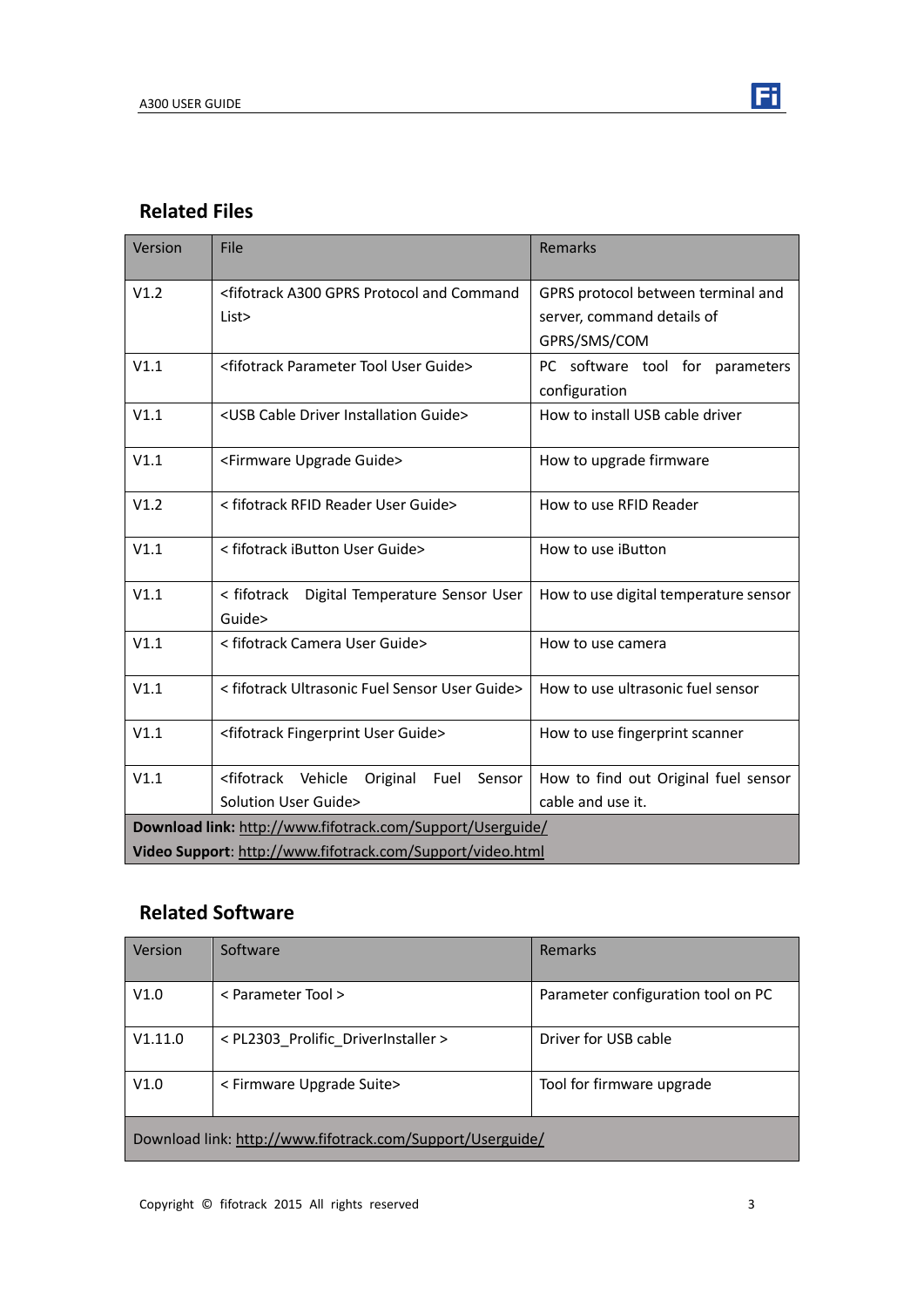

# **Contents**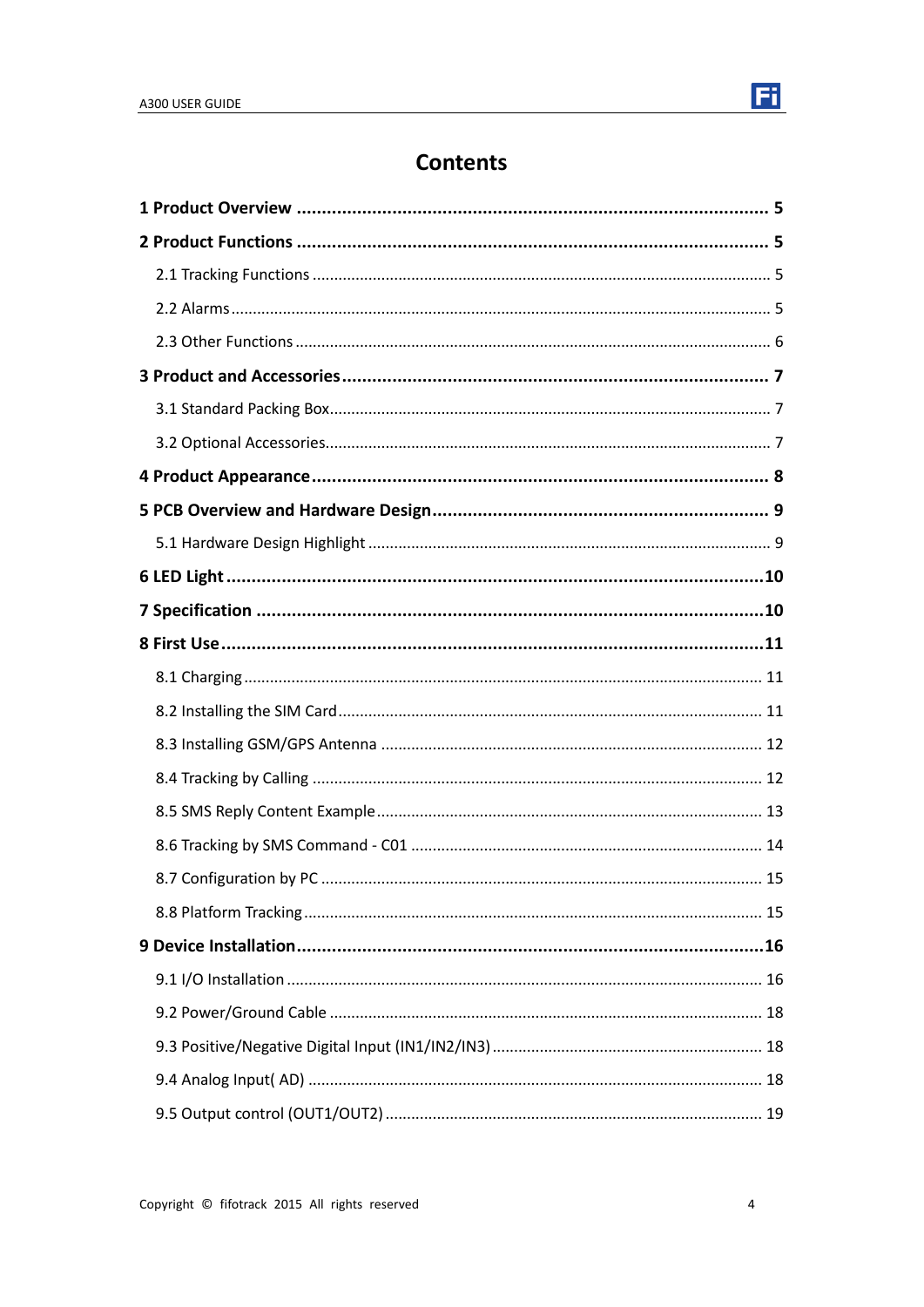

## <span id="page-4-0"></span>**1 Product Overview**

A300 is an advanced model which is suitable for fleet management, public transportation management, school bus management, taxi operation management, vehicle insurance company management, rent car management and private car antitheft, etc. A300 supports RS232 and 1- Wire protocol, this enables A300 to have powerful functions such as taking pictures, driver identification and management, impulse detection and temperature monitoring.

Besides the advanced functions, A300 has full functions to cover the normal demands of vehicle tracking. Not only has fuel monitoring, harsh acceleration/braking alarm, driving behavior analysis, but also has custom digital input, jamming detection, two-way calling and OTA functions. A300 uses own FIFOTRACK GPRS PROTOCOL which is simple and practical, this enables the customers to integrate on their own platform efficiently.

## <span id="page-4-1"></span>**2 Product Functions**

#### <span id="page-4-2"></span>2.1 Tracking Functions

- **GPS+GSM Base Station Dual Tracking**
- Real Time Tracking
- **Time Interval Tracking**
- **•** Distance Tracking
- Direction Change Tracking
- <span id="page-4-3"></span>Mobile Phone Tracking

#### 2.2 Alarms

- SOS Alarm
- GPS Antenna Cut Alarm
- **External Power Cut Alarm**
- Engine/Door Status Alarm
- **•** Maintenance remind
- GEO-Fence Alarm
- Speeding Alarm
- Idling Alarm

Copyright © fifotrack 2015 All rights reserved 5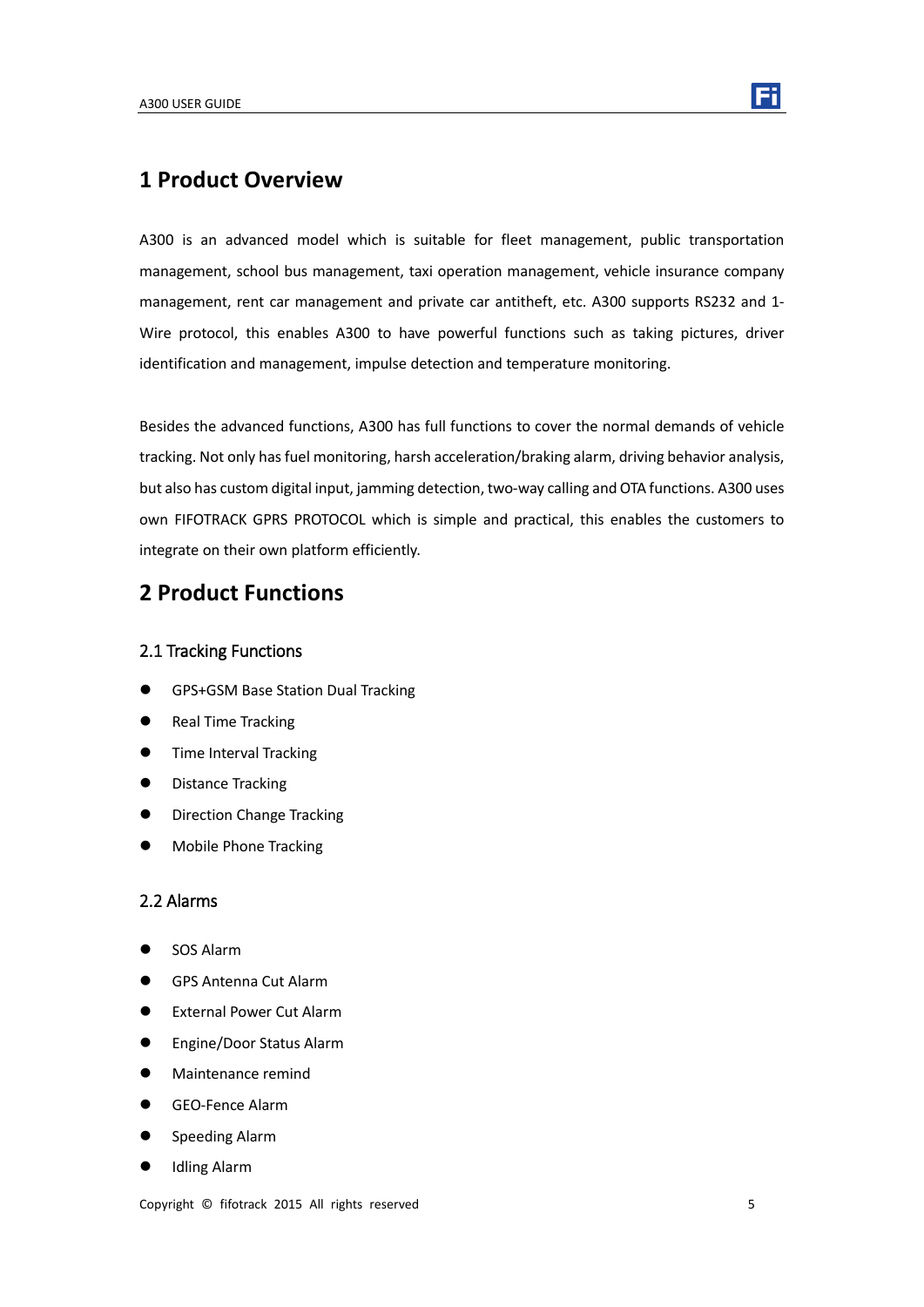

- **•** Fatigue Driving Alarm
- **•** Harsh Acceleration Alarm
- Harsh Braking Alarm
- **•** Parking Overtime Alarm
- Vibration Alarm
- GPS Jamming Alarm
- GSM Jamming Alarm
- **Internal Battery Low Alarm**
- External Battery Low Alarm
- **•** Driver Login/log out Alarm
- <span id="page-5-0"></span>High/Low Temperature Alarms

### 2.3 Other Functions

- Stop Car Remotely
- 8 MB Flash Memory
- **•** Custom Digital Input
- $\bullet$  OTA
- Uploading Mode Settings for ACC ON/ACC OFF
- Roaming Time Interval Setting
- **•** Mileage And Running Time Settings
- Vehicle Original Fuel Sensor Supported (firmware version V1.08 or above)
- **•** Tacking Picture via Camera (Optional)
- Driver Identification and Management via RFID Reader, iButton or fingerprint (Optional)
- Fuel sensor Capacitive type or Ultrasonic Fuel Sensor (Optional)
- **•** Temperature Sensor (Optional)
- Voice Monitoring (Optional)
- Two-way Calling (Optional)
- Impulse detection (Default speedometer detection)
- Reverse polarity protection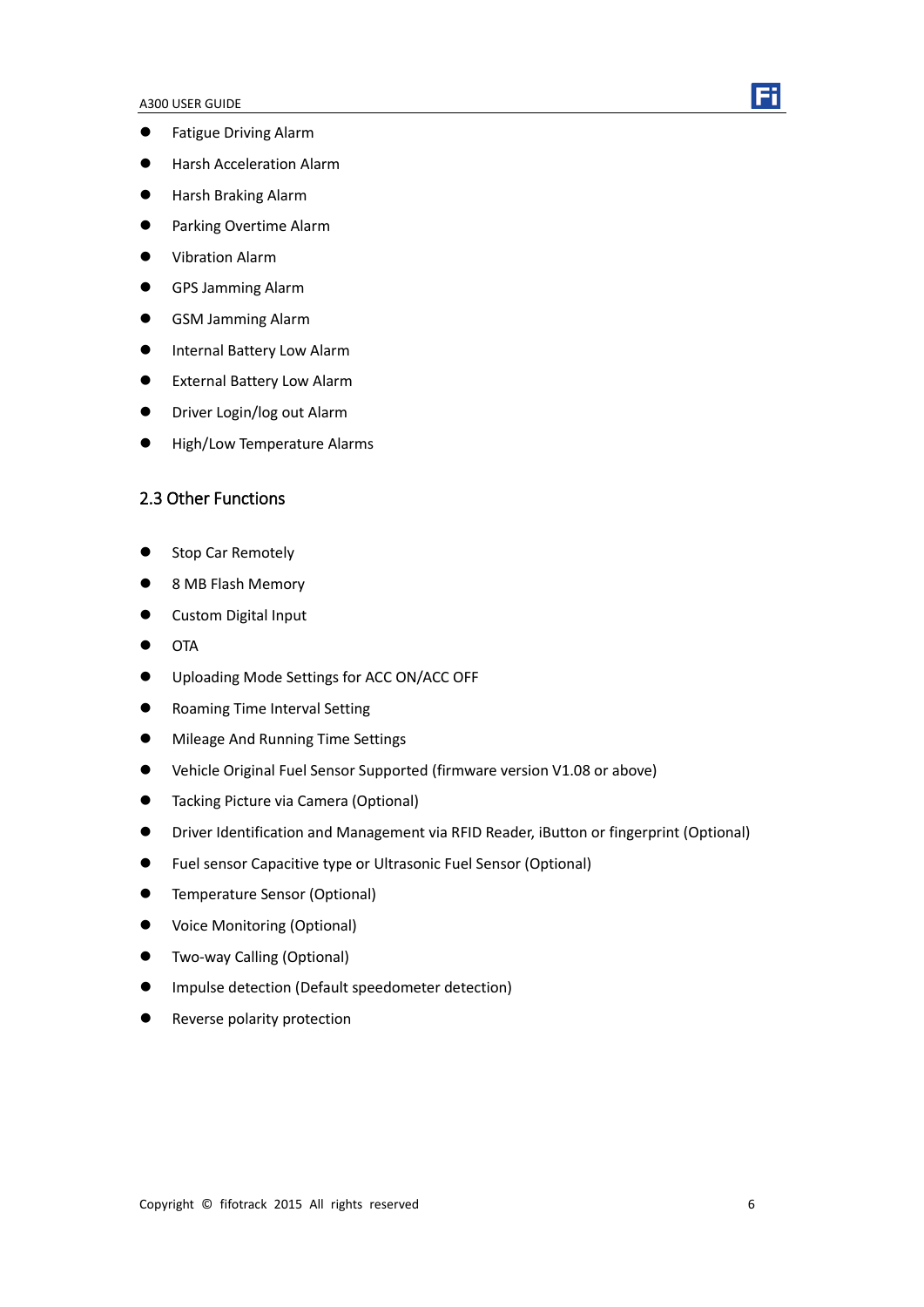

# <span id="page-6-0"></span>**3 Product and Accessories**

#### <span id="page-6-1"></span>3.1 Standard Packing Box

<span id="page-6-2"></span>

Fingerprint Temperature Sensor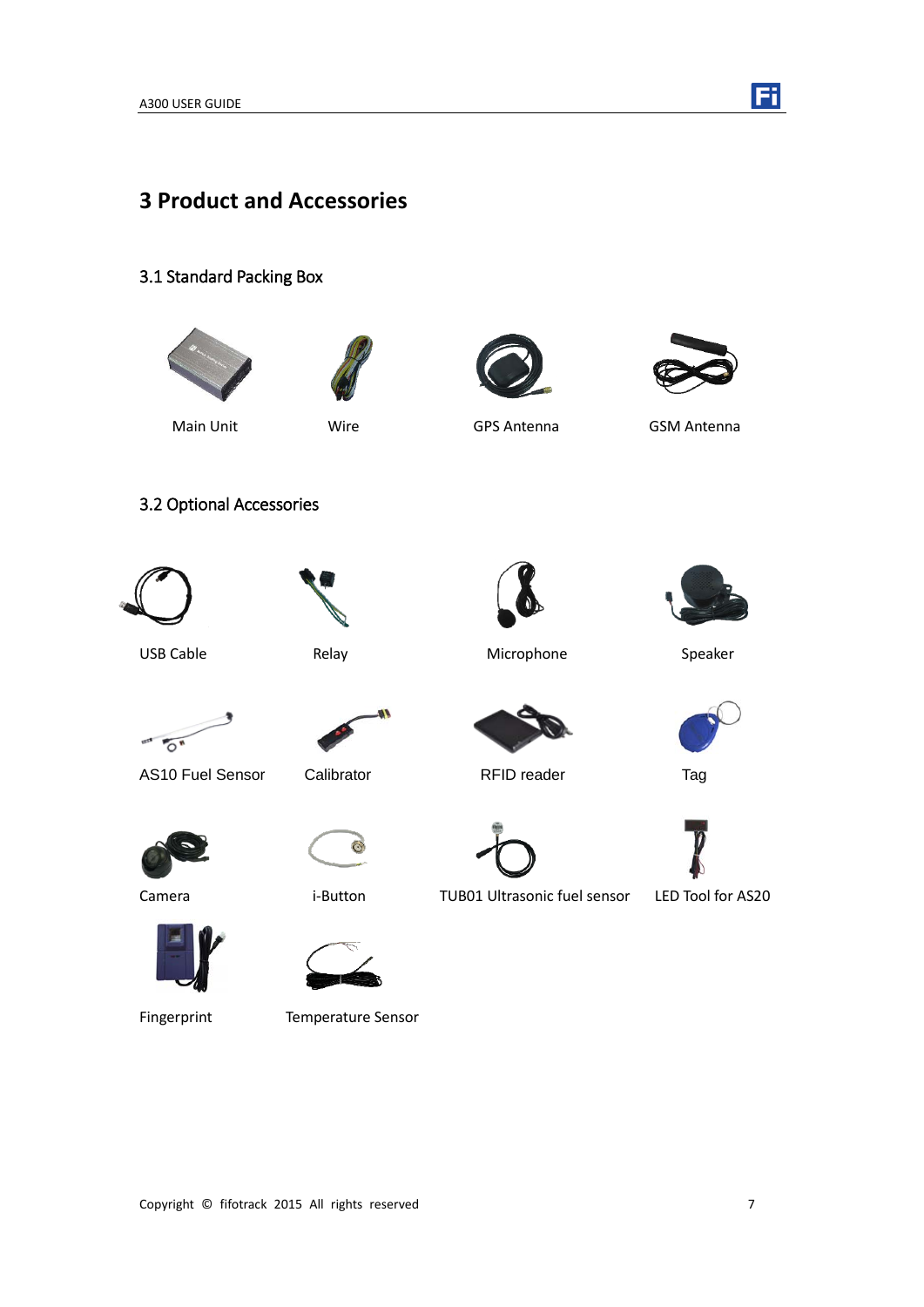

# <span id="page-7-0"></span>**4 Product Appearance**



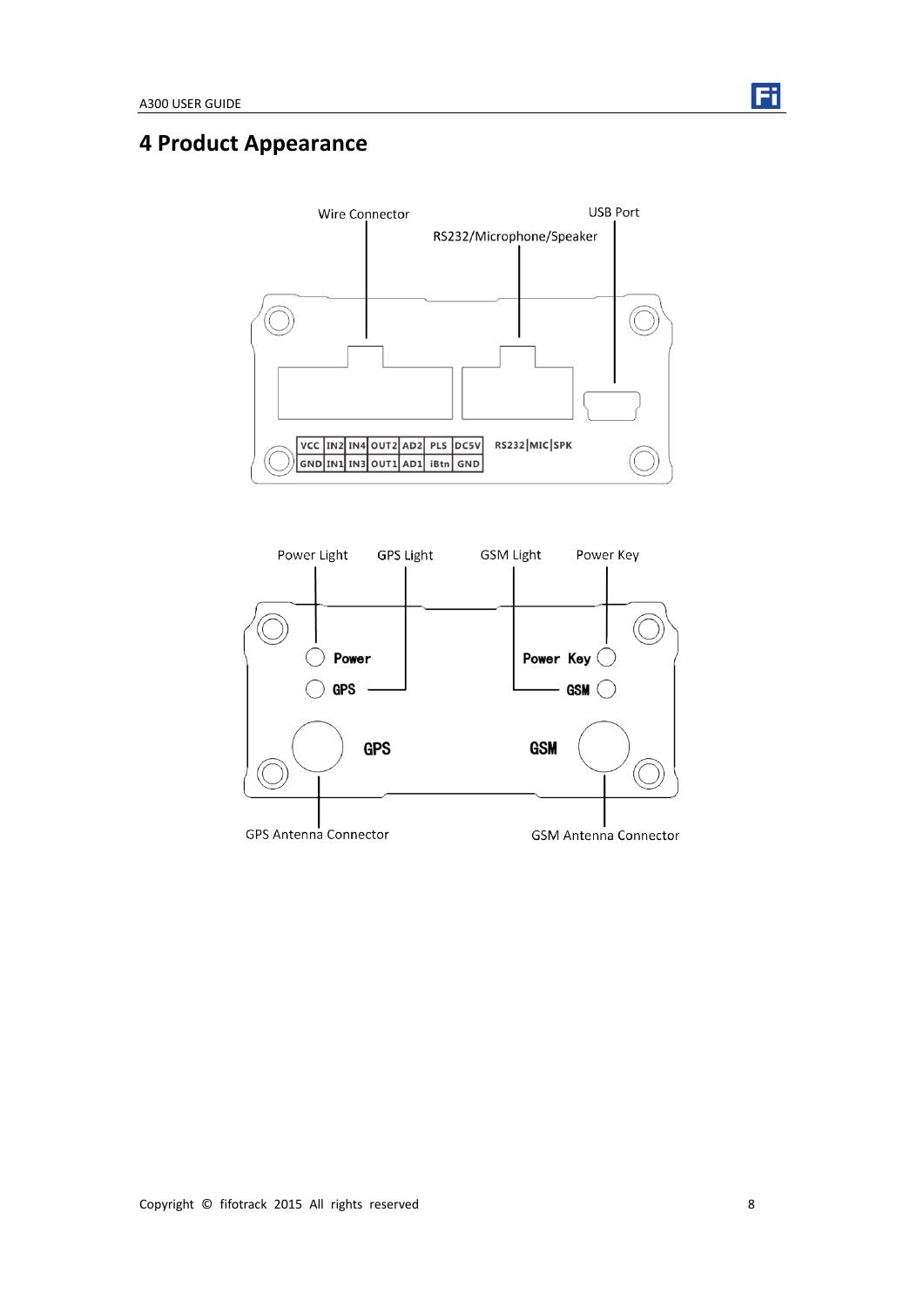## <span id="page-8-0"></span>**5 PCB Overview and Hardware Design**





#### <span id="page-8-1"></span>5.1 Hardware Design Highlight

**Protection for sudden-change of auto power supply:** When the vehicle starts or is running, the power voltage will have a wave of change. Our product supports voltage 11V-36V. When the external power supply is below 10.5V, with low voltage detection, it will be automatically cut. When external power supply is over 36V or has high voltage peak, the product will trigger high-voltage protection through clamping, anti-pulse, and high voltage detection. This ensures the product to operate normally under high voltage.

**Auto power transient pulse:** When the vehicle starts or is running, it will generate high-voltage transient pulse with a range of hundreds of volts. If the product's circuit is not well designed, it is very easy to get damaged, and can't be used. Through multistage transient pulse protection and anti high-voltage surge protection, the product's power circuit is well protected, and it can operate stably.

**Electromagnetic immunity:** When the vehicle starts, the clock, RF, display screen and USB are very easy to be interfered by electric spark, which causes the product to operate unstably. Through PCB layout and ground wire handling, the product can work stably under interfered environment.

Copyright © fifotrack 2015 All rights reserved 9 **Anti static:** The vehicle product's working condition is complex. It is very easy to be influenced by static, which causes damage to the product's peripheral interfaces. Through ESD protection on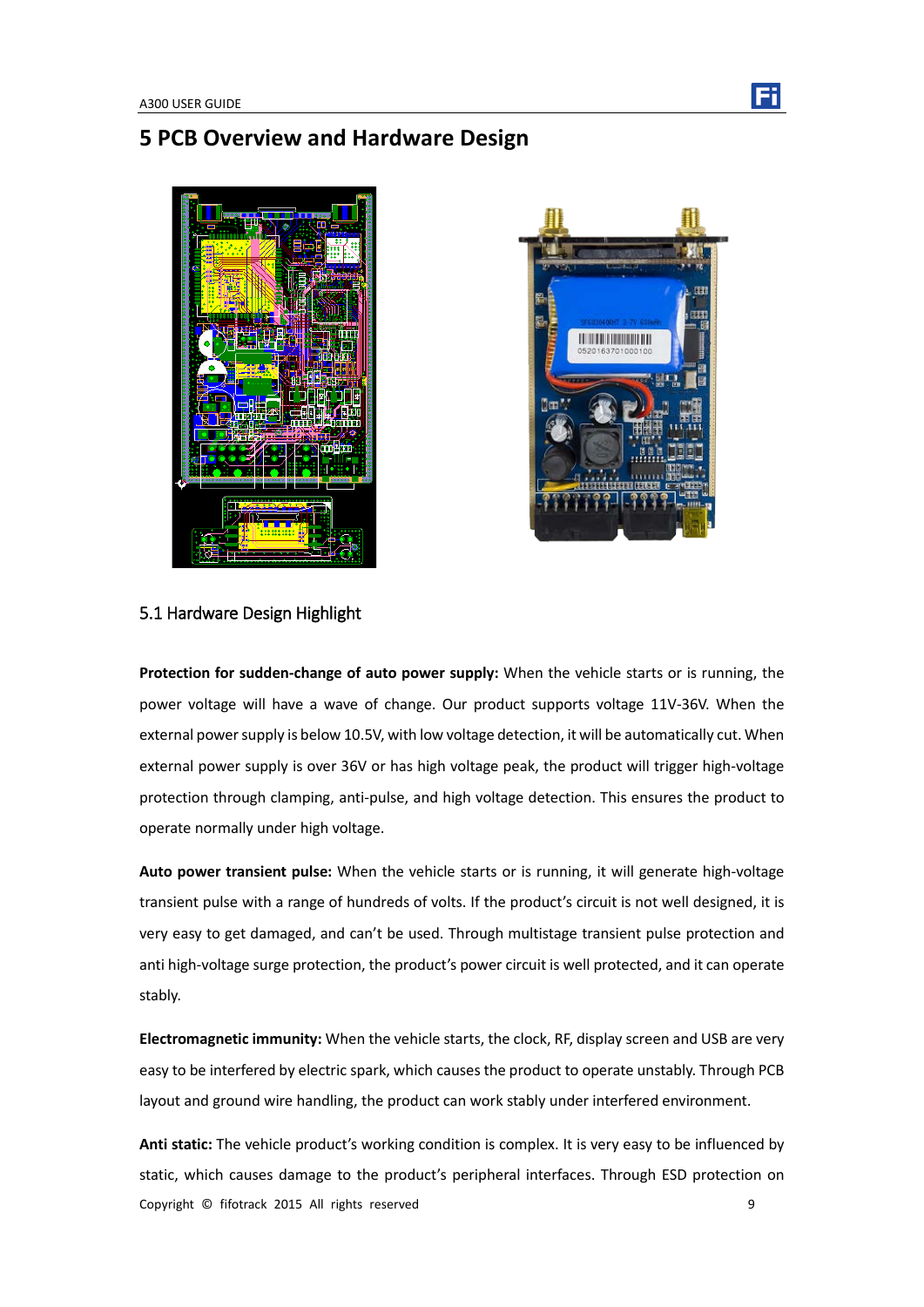

circuit and ground wire handling, the static in the range of 8KV-15KV won't cause damage to product. This ensures the product's stability under complex working condition.

# <span id="page-9-0"></span>**6 LED Light**

| GPS Light (Green)          |                          |  |  |  |
|----------------------------|--------------------------|--|--|--|
| Off                        | Power off or sleep       |  |  |  |
| Flash 0.1s on and 3S off   | <b>GPS</b> valid         |  |  |  |
| Flash every 0.1s           | GPS antenna cut          |  |  |  |
| Flash 2s on and 2s off     | No GPS signal            |  |  |  |
| On                         | GPS module power problem |  |  |  |
| <b>GSM Light (Orange)</b>  |                          |  |  |  |
| Off                        | Power off or sleep       |  |  |  |
| Flash 0.1s on and 3s off   | GSM available            |  |  |  |
| Flash every 0.1s           | Device is initialing     |  |  |  |
| Flash 2s on and 2s off     | No GSM                   |  |  |  |
| External Power Light (Red) |                          |  |  |  |
| Off                        | External power cut       |  |  |  |
| Flash every 0.1s           | External power low       |  |  |  |
| On                         | External power normal    |  |  |  |

# <span id="page-9-1"></span>**7 Specification**

| <b>Item</b>           | <b>Specification</b>                                        |
|-----------------------|-------------------------------------------------------------|
| Dimension             | 90*60*27mm                                                  |
| Weight                | 145g                                                        |
| <b>GSM Module</b>     | SIMCOM800                                                   |
| <b>GPS Module</b>     | U-blox7Q                                                    |
| Input Voltage         | DC 11~36V/1.5A                                              |
| Internal Battery      | 600mAh/3.7V                                                 |
| Power                 | 30-35mA standby current                                     |
| Consumption           |                                                             |
| Internal Battery Life | 15 hours in sleep mode, and 6 hours in normal working mode. |
| Operating             | $-20^{\circ}$ C $\sim$ 70 $^{\circ}$ C                      |
| Temperature           |                                                             |
| Humidity              | 5%~95%                                                      |
| <b>LED Light</b>      | 3 LED lights indicating GPS/GSM/External power status       |
| Button/Switch         | 1 SOS Button, 1 power switch                                |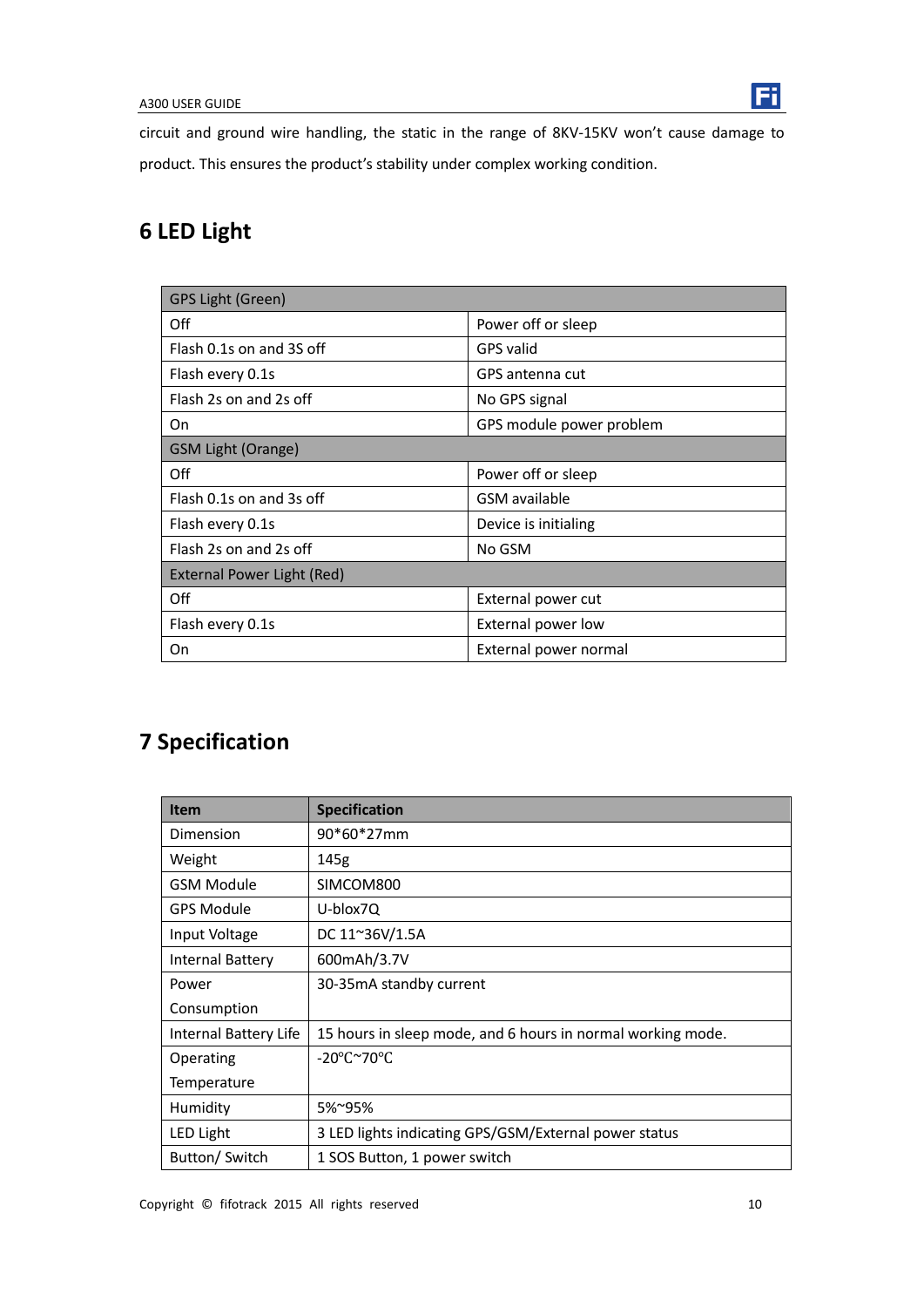| Flash Memory             | 8MB (GPSR data 20400 units, SMS data 700 units)                       |  |  |
|--------------------------|-----------------------------------------------------------------------|--|--|
| Sensor                   | <b>3D Accelerator Sensor</b>                                          |  |  |
| <b>GSM</b><br>Frequency  | GSM 850/900/1800/1900MHz                                              |  |  |
| Band                     |                                                                       |  |  |
| <b>GPS Sensitivity</b>   | $-161dBm$                                                             |  |  |
| <b>GPS Start Speed</b>   | Cold start 35s                                                        |  |  |
|                          | Hot start 1s                                                          |  |  |
| <b>Position Accuracy</b> | 10 <sub>m</sub>                                                       |  |  |
| I/O Port                 | 4 Digital inputs - 1 negative input, 1 positive input, 2 custom input |  |  |
|                          | (Default 1 positive input, 1 negative input)                          |  |  |
|                          | 2 Analog input                                                        |  |  |
|                          | $AD1:0^{\sim}6V$                                                      |  |  |
|                          | AD2: 0~12V                                                            |  |  |
|                          | 2 Output                                                              |  |  |
|                          | 1 RS232 port (camera/RFID reader/ultrasonic fuel sensor/fingerprint/  |  |  |
|                          | two-way calling)                                                      |  |  |
|                          | 1-Wire protocol (Temperature sensor/i-Button)                         |  |  |
|                          | 1 Impulse detection (Default speedometer detection)                   |  |  |
|                          | 1 USB port                                                            |  |  |

# <span id="page-10-0"></span>**8 First Use**

### <span id="page-10-1"></span>8.1 Charging

First time use A300, please connect positive wire(+ Red) and ground wire(-black) to 12V or 24V external power supply, charging device at least 2 hours, 3 hours is suggested. Before installation, ensure all of the parameters setting and test are finished.

### <span id="page-10-2"></span>8.2 Installing the SIM Card

- Device can't support 3G or 4G network. Make sure the SIM card supports 2G.
- **•** Ensure the SIM card has enough balance.
- **Ensure PIN code has been closed.**
- Authorization SOS numbers can't work well if SIM card doesn't have caller ID service. E.g.: device can't reply SMS to authorization SOS number because SIM card can't identify incoming call.
- SIM card should have GPRS function for platform tracking.

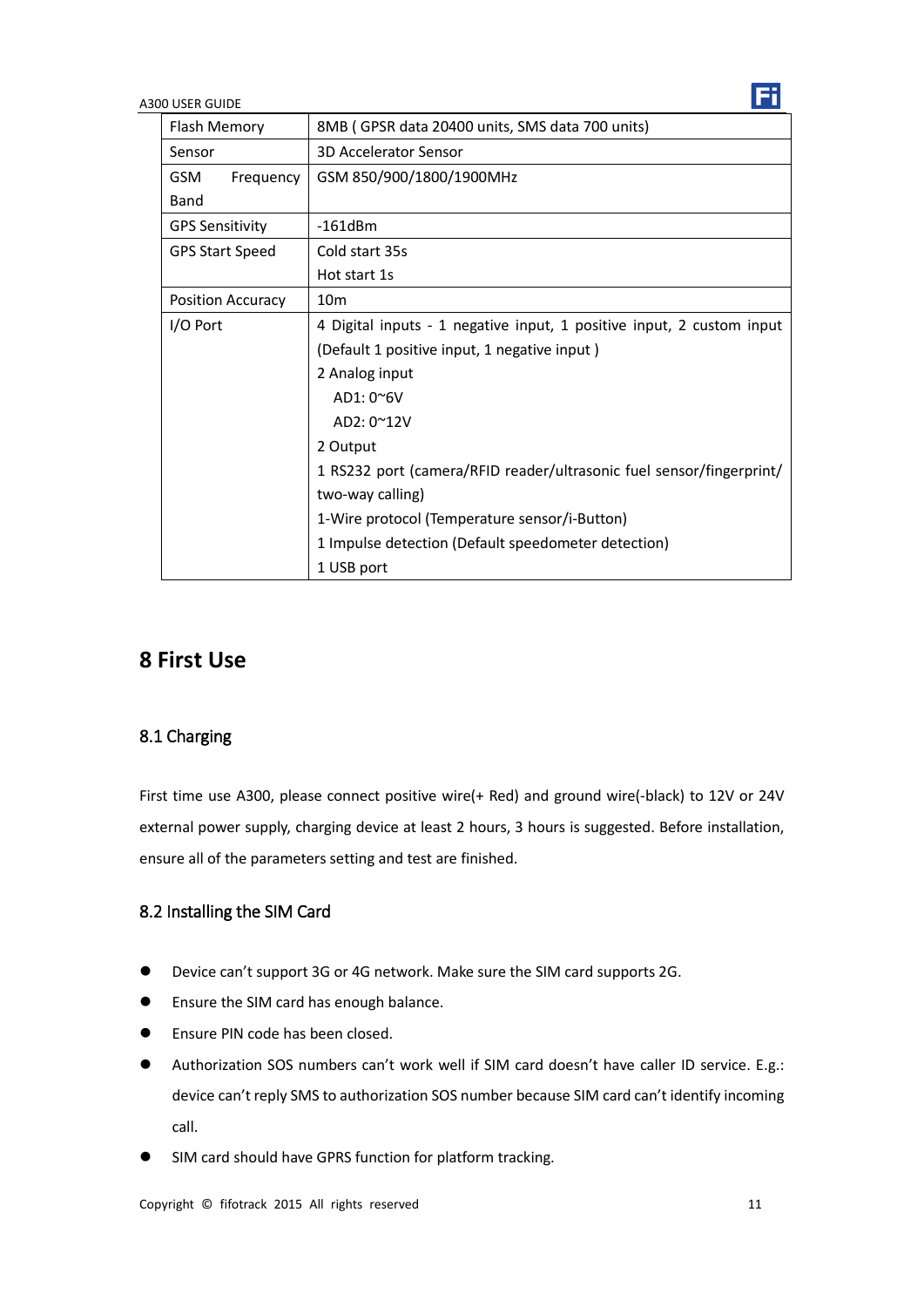

Turn off device before SIM card installation.





**Screw off and open the front cover**

**Insert SIM card into SIM card slot** Make sure the chip is facing to PCB. Pay attention to the cutaway angle direction of SIM card.



**Close front cover and lock the screw**

#### <span id="page-11-0"></span>8.3 Installing GSM/GPS Antenna

Connect GSM Antenna to SMA connector with "GSM" silk. The GSM antenna's signal is omnidirectional, you can hide it anywhere that is far from the power supply.

Connect GPS Antenna to SMA connector with "GPS" silk. GPS antenna should face to the sky for stronger GPS signal reception, and the silvery silk side should be downward. Fix GPS antenna with double sided tapes for stable signal reception.

<span id="page-11-1"></span> $\triangle$  Don't install the GPS antenna where shielded by metal. For example, inside a metal can.

#### 8.4 Tracking by Calling

Call the SIM card number inside A300, you will get a SMS reply with Google map link. Click it for specific map location.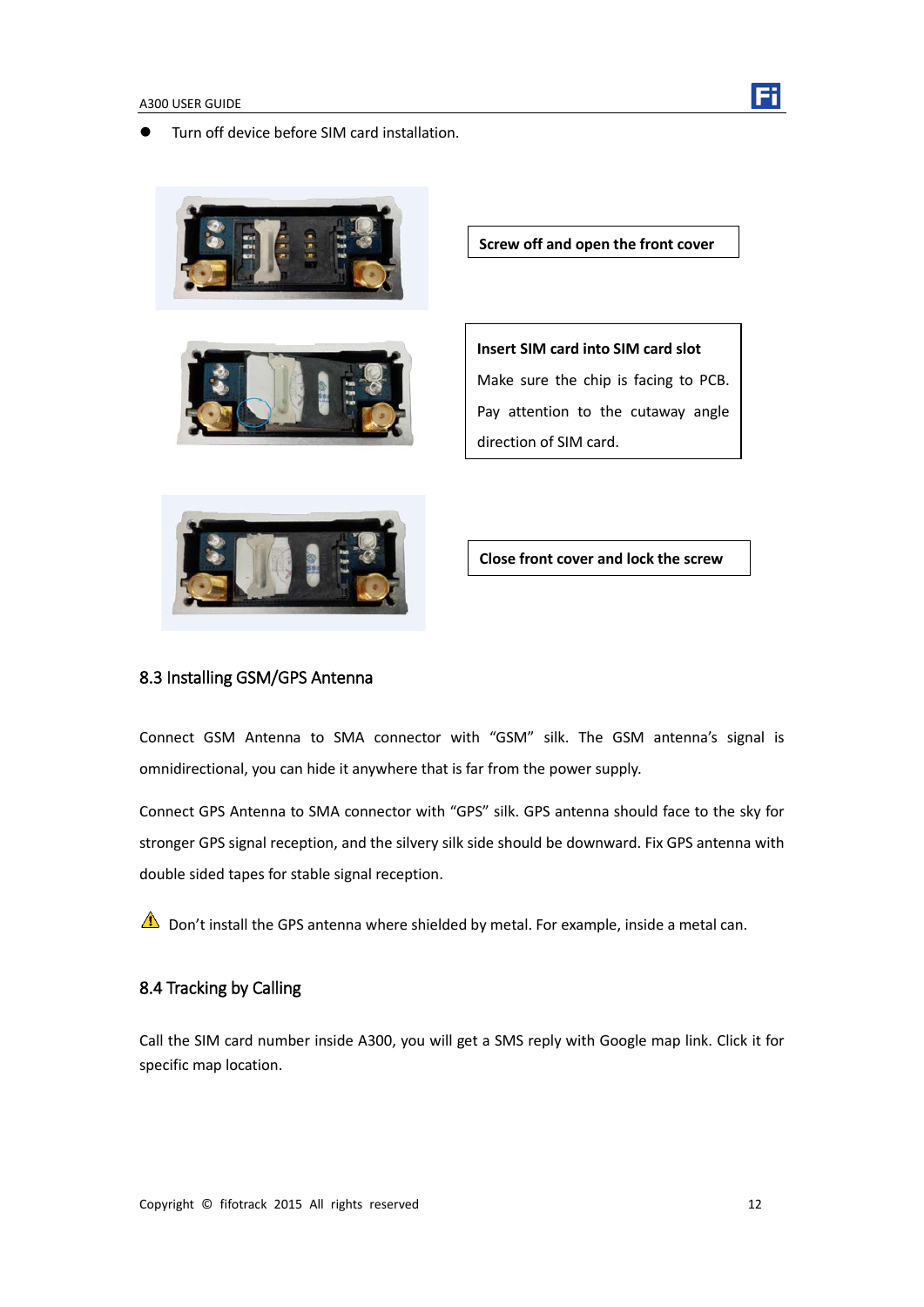





### <span id="page-12-0"></span>8.5 SMS Reply Content Example

2015-09-04 07:44:28, 0km/h, Disconnect, A, EXPW:ON,http://maps.google.com/maps ?f=q&hl=en&q=loc:22.546510,114.079403

#### **SMS Reply Format:**

| Field | Detail | Remarks |  |  |
|-------|--------|---------|--|--|
| .     |        |         |  |  |

Copyright © fifotrack 2015 All rights reserved 13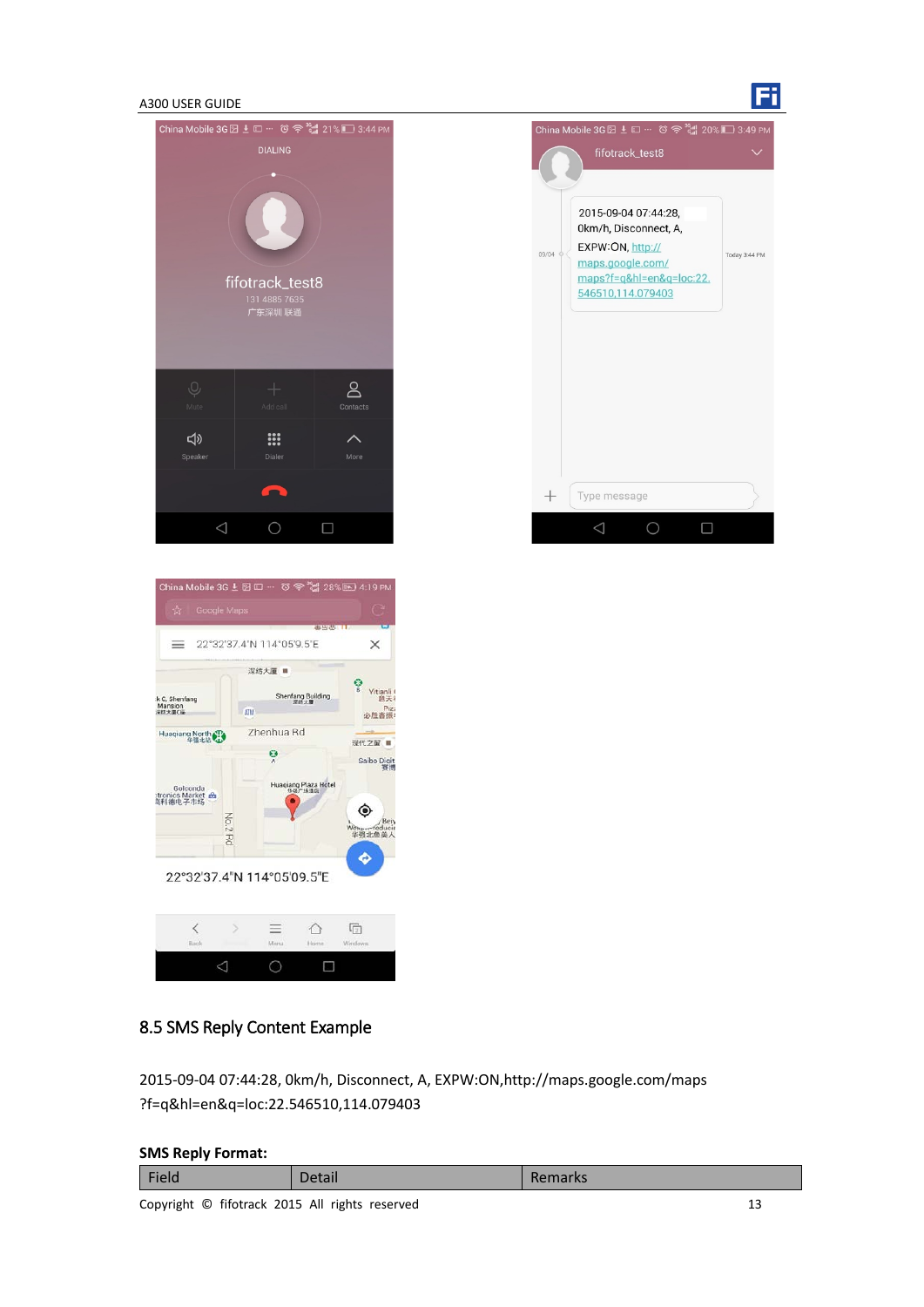| 2015-09-04          | Date and time, format YYMMDD     | Date and time                           |  |
|---------------------|----------------------------------|-----------------------------------------|--|
| 07:44:28            | hh:mm:ss                         |                                         |  |
| 0Km/h               | Speed is 0km/h                   | Speed                                   |  |
| <b>Disconnect</b>   | <b>GPRS</b> disconnect           | GPRS connection status, "disconnect" or |  |
|                     |                                  | "connect".                              |  |
| A                   | GPS fixed                        | GPS Status, "A" means GPS valid, "V"    |  |
|                     |                                  | means GPS invalid.                      |  |
| EXPW:ON             | External power on                | External power status. "ON"<br>means    |  |
|                     |                                  | external power normal, "OFF" means      |  |
|                     |                                  | external power cut.                     |  |
| http://maps.google. | Google map link, latitude in the | Google map link with latitude and       |  |
| com/maps            | front of longitude after "Loc".  | longitude, which can be opened directly |  |
| ?f=q&hl=en&q=loc:   | Unit degree                      | on smart phone.                         |  |
| 22.546510,114.079   | Latitude= $22.546510^{\circ}$    |                                         |  |
| 403                 | Longitude=114.079403°            |                                         |  |
|                     |                                  |                                         |  |

## <span id="page-13-0"></span>8.6 Tracking by SMS Command - C01

SMS Command: 000000,C01

SMS Reply: Current location



Note: Default SMS password is "000000", set new SMS password with B10 command.

Please refer to <FIFOTRACK COMMAND LIST> for more details.

Fi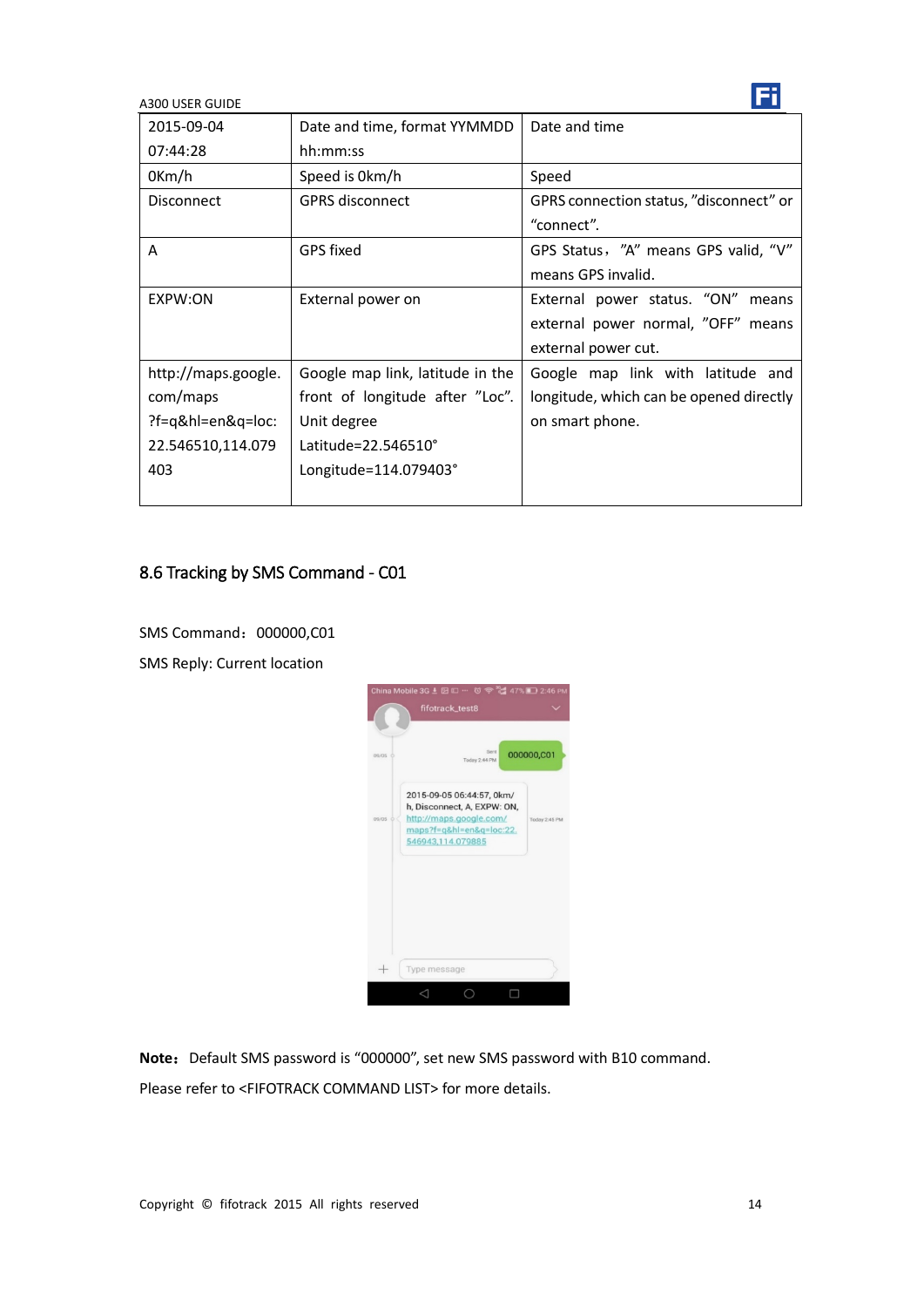

#### <span id="page-14-0"></span>8.7 Configuration by PC

fifotrack company provide <FIFOTRACK PARAMETER TOOL> for configuration. Please download USB cable driver and install it before using parameter tool. Refer to <USB CABLE DRIVER INSTALLATION GUIDE> if need.



Connect A300 to PC with USB cable. Run "fifotrack Parameter Tool" software which will identify port automatically and read all of the current parameters.

| $\pmb{\times}$<br>Ð<br>▭<br>Parameter Tool V1.0                                                                                                                                                       |  |  |  |  |
|-------------------------------------------------------------------------------------------------------------------------------------------------------------------------------------------------------|--|--|--|--|
| $\texttt{Default}$<br>9600<br><b>COM6</b><br>▾╎<br>Open<br>$\blacktriangledown$<br>GPRS<br>Main Parameter   Alarm Setting   Terminal Info                                                             |  |  |  |  |
| Mode<br>-Timing Upload Setting-<br>$\blacktriangledown$<br>Timing Interval<br>IP<br>O <br>$\mathbf{s}$<br>Roaming Interval<br>Port<br>lo.<br>In<br>z<br>ACC OFF Interval<br>APN<br>Iо<br>$\mathbf{z}$ |  |  |  |  |
| Parking Interval<br>lo.<br>APN Username<br>s<br>APN Password<br>-Distance Upload Setting:<br>Tracker ID<br>Distance Interval<br>Го<br>m                                                               |  |  |  |  |
| Read<br>Read<br>Set.<br>Set<br>Port Closed                                                                                                                                                            |  |  |  |  |

<span id="page-14-1"></span>**Please read <FIFOTRACK PARAMETER TOOL USER GUIDE> for more details.** 

### 8.8 Platform Tracking

You can use SMS commands B00, B01, B02, B03 to set server IP, port, APN and GPRS uploading interval.

Copyright © fifotrack 2015 All rights reserved 15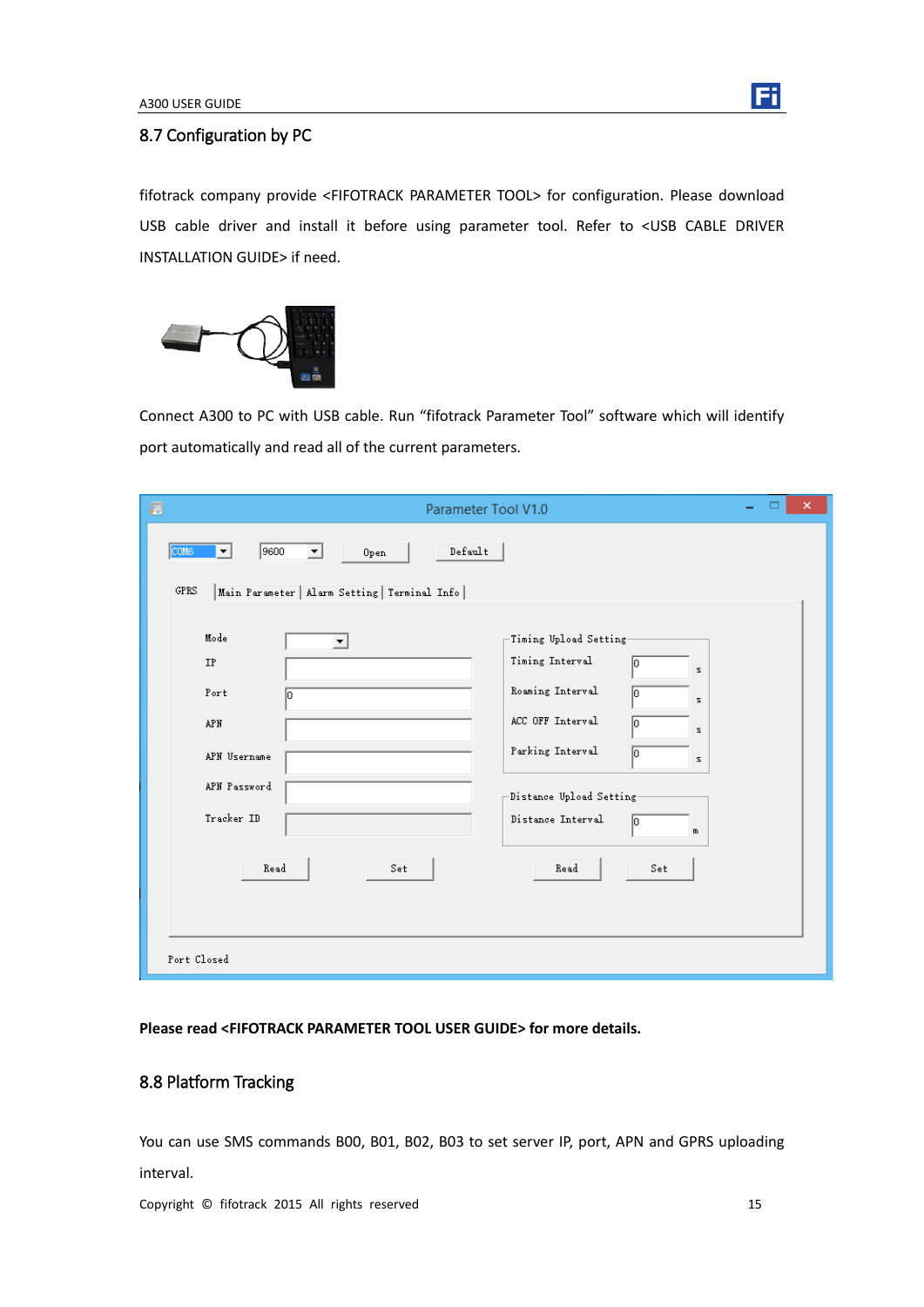<span id="page-15-0"></span>You can also set those parameters via parameter tool software on PC.

# **9 Device Installation**

### <span id="page-15-1"></span>9.1 I/O Installation

I/O wire has 14 pins, including power, digital positive and negative inputs, output, analog input, impulse detection and 1-Wire protocol cables.



| <b>VCC</b> | IN <sub>2</sub> | IN <sub>3</sub> | OUT <sub>2</sub> | AD <sub>2</sub> | <b>PLS</b> | DC5V       |
|------------|-----------------|-----------------|------------------|-----------------|------------|------------|
| GND        | IN1             | IN4             | OUT <sub>1</sub> | AD <sub>1</sub> | iBtn       | <b>GND</b> |

| I/O             | Color        | <b>Function</b>                                                       |
|-----------------|--------------|-----------------------------------------------------------------------|
| <b>VCC</b>      | Red          | Positive power, connect to positive of vehicle battery, input voltage |
|                 |              | range 11-36V                                                          |
| <b>GND</b>      | <b>Black</b> | Ground, connect to negative of vehicle battery or the vehicle's iron  |
|                 |              | part.                                                                 |
| IN1             | White        | Digital input1, negative input (default SOS button)                   |
| IN <sub>2</sub> | White        | Digital input2, positive input, default connect to ACC for status     |
|                 |              | detection.                                                            |
| IN3             | White        | Digital input3, custom input, default positive.                       |
| IN4             | White        | Digital input4, custom input, default negative.                       |
| OUT1            | Yellow       | Output1                                                               |
|                 |              | Output active: low level (0V)                                         |
|                 |              | Output inactive: open drain (OD)                                      |

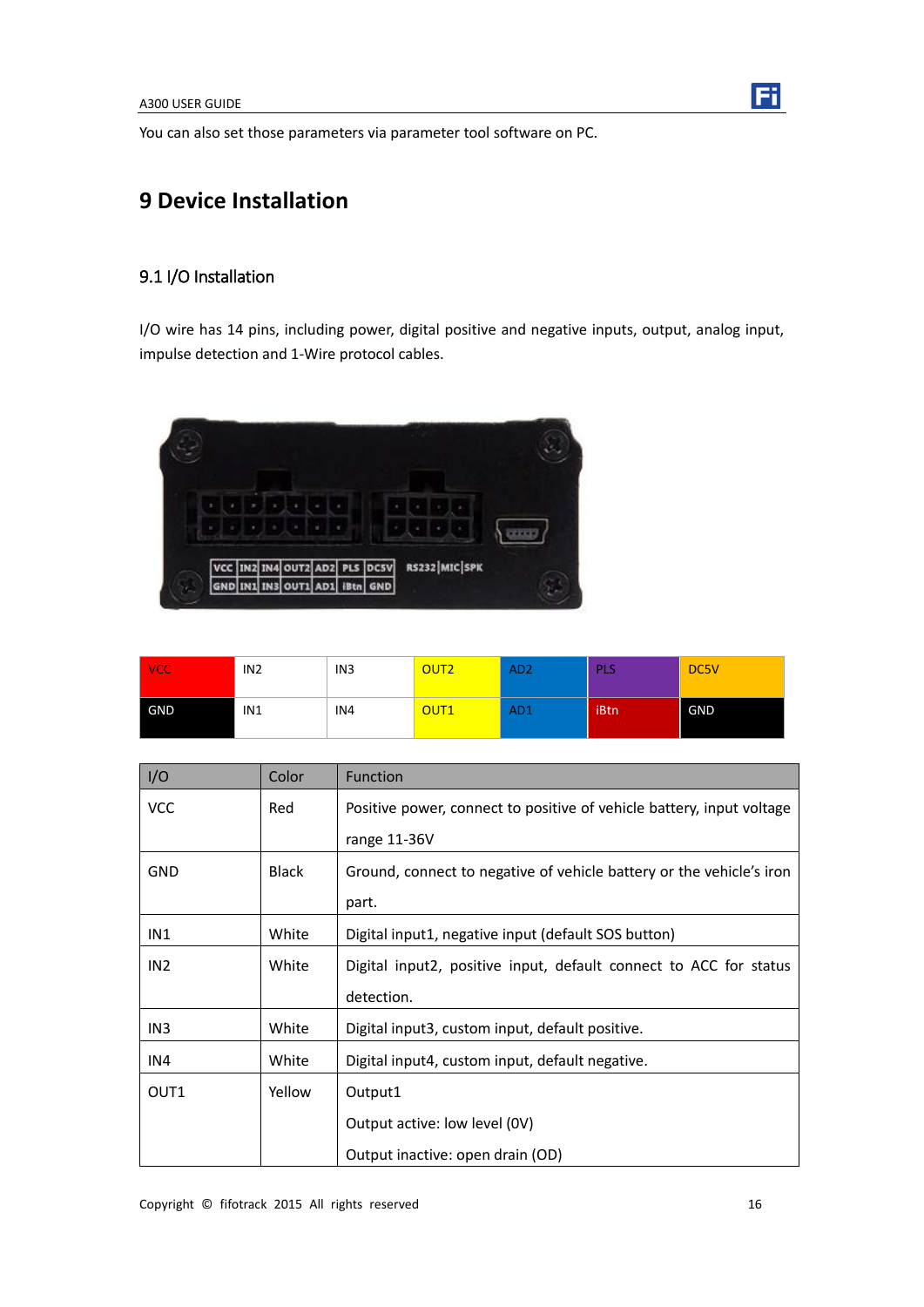|                  |              | Max open-drain (inactive) voltage: 45V                         |
|------------------|--------------|----------------------------------------------------------------|
|                  |              | Max current for output low voltage (valid): 500mA              |
| OUT <sub>2</sub> | Yellow       | Output2                                                        |
|                  |              | Output active: low level (0V)                                  |
|                  |              | Output inactive: open drain (OD)                               |
|                  |              | Max open-drain (inactive) voltage: 45V                         |
|                  |              | Max current for output low voltage (valid): 500mA              |
| AD1              | Blue         | 12 bits analog input, supports voltage range 0-6V. Connect to  |
|                  |              | external sensor, eg, fuel sensor.                              |
| AD <sub>2</sub>  | Blue         | 12 bits analog input, supports voltage range 0-12V. Connect to |
|                  |              | external sensor, eg, fuel sensor.                              |
| PLS              | Purple       | Impulse detection, $0^{\sim}100$ kHz                           |
| GND              | <b>Black</b> | 1-Wire protocol port for i-Button or temperature sensor        |
| DC5V             | Orange       |                                                                |
| iBtn             | <b>Brown</b> |                                                                |

### **RS232 Port**

| DC5V | MCU RS232_RX (External sensor TX)   MIC+   SPK+ |  |
|------|-------------------------------------------------|--|
| GND  | MCU_RS232_TX (External sensor RX)   MIC-   SPK- |  |

| I/O          | <b>Function</b>                                                         |
|--------------|-------------------------------------------------------------------------|
| DC5V         | RS232 port for camera/RFID Reader/ultrasonic fuel sensor/fingerprint or |
| <b>GND</b>   | other RS232 protocol devices.                                           |
| MCU_RS232_TX |                                                                         |
| MCU RS232 RX |                                                                         |
| $MIC+$       | Microphone port                                                         |
| MIC-         |                                                                         |
| SPK+         | Speaker port                                                            |
| SPK-         |                                                                         |

Fi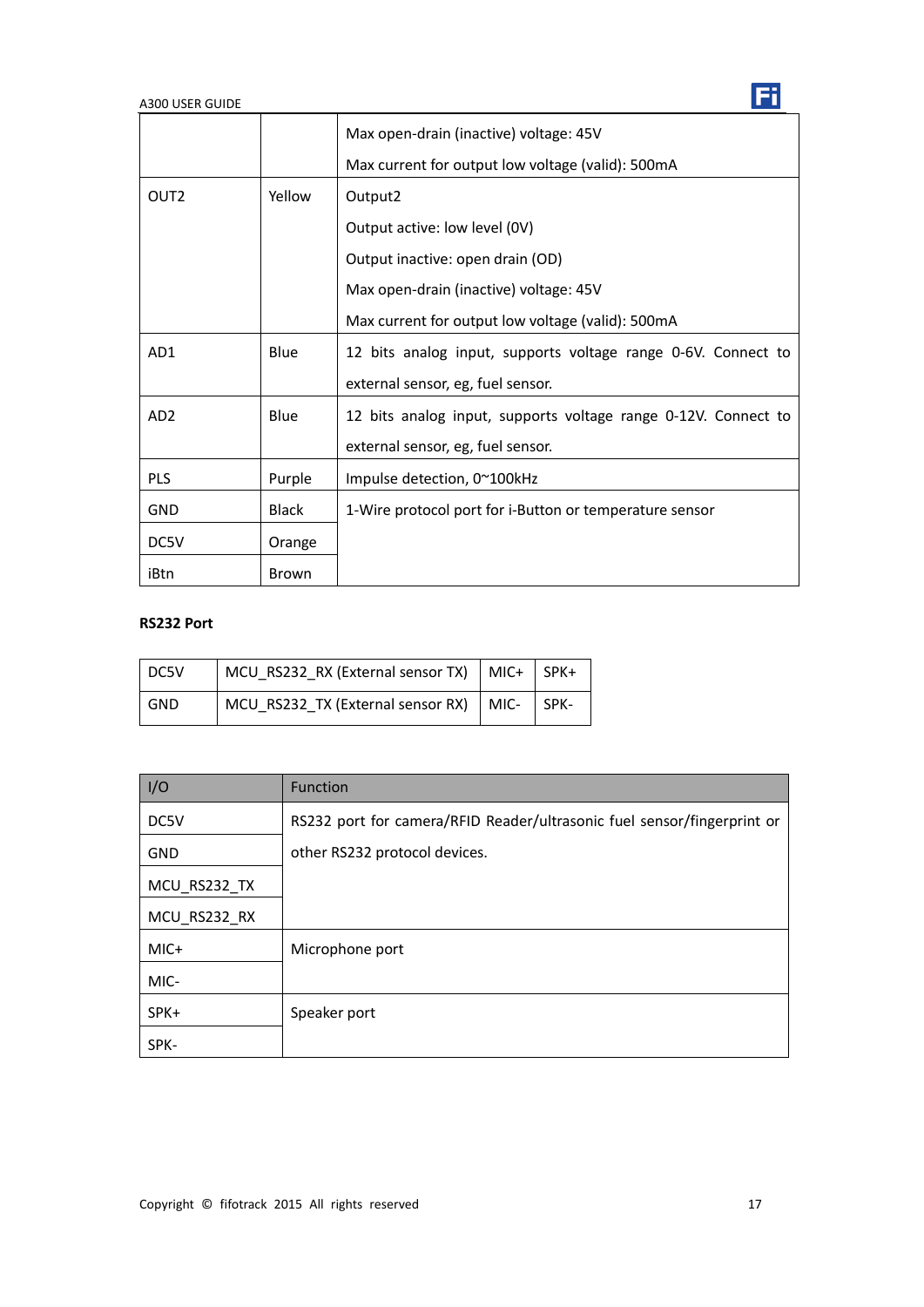

#### <span id="page-17-0"></span>9.2 Power/Ground Cable



### <span id="page-17-1"></span>9.3 Positive/Negative Digital Input (IN1/IN2/IN3)



#### <span id="page-17-2"></span>9.4 Analog Input (AD)

A300 supports 2 Analog input, whose voltage range:

AD1: 0~6V AD2: 0~12V

Calculation formula: AD1 Voltage=(AD1)\*3300\*2/4096 AD2 Voltage=(AD2)\*3300\*62/(4096\*15)

Copyright © fifotrack 2015 All rights reserved 18 Note:*Original AD value is in hexadecimal. Convert it to decimal first, then use the formula.*